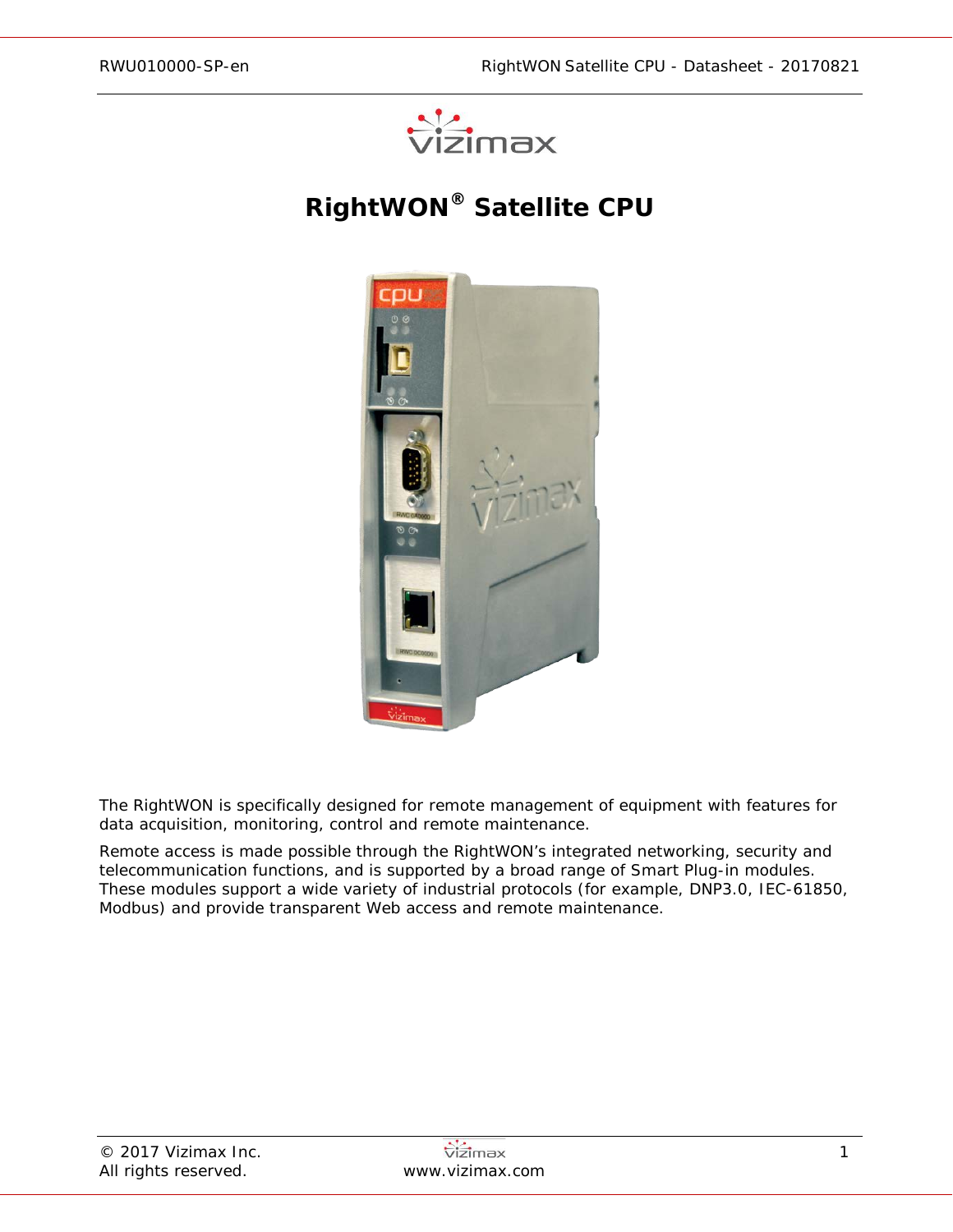# **Description**

The main appeal of the RightWON solution is its impressive quality-to-cost ratio and flexible features, which include:

- Acquisition and control at discrete input/output points and/or intelligent end devices (IEDs, PLCs, RTUs) via field bus and communication networks
- Integrated information processing using the Straton PLC engine, which is IEC 61131-3 standard compliant. Application functions can be programmed using the Straton Workbench®, which supports five standard languages:
	- Ladder (LD), relay diagram
	- Sequential function chart (SFC), similar to the Grafcet language
	- Functional block diagrams (FBD)
	- Structured text (ST)
	- Instruction list (IL), a pseudo-assembler
- Integrated web-based user interface that provides a human-machine interface (HMI) for monitoring and control operations via a Web browser.
- Events history Sequence of Events Recorder (SER) and integrated data points and trends
- Communication manager supporting the main protocols used in the industry
- Direct forwarding of remote management variables to users or groups that share common interests. For example, these profiles can be used to forward operations data to operators, maintenance data to the maintenance group, and configuration data to the engineering group.
- Communications management and secured sessions, including support for security certificates.
- The system supports sending email and short message service (SMS), telephone voice messaging or pager. Users who receive a message can access the RightWON using a Web browser to view the data and operate the site remotely

The RightWON product not only meets general industry functional requirements, it also offers features that lend themselves to new applications, including:

- Local automation of functions, including filtering data and calls to the central site
- Integration of security functions, including support of additional or future standard protocols such as DNPS and/or security certificate exchange.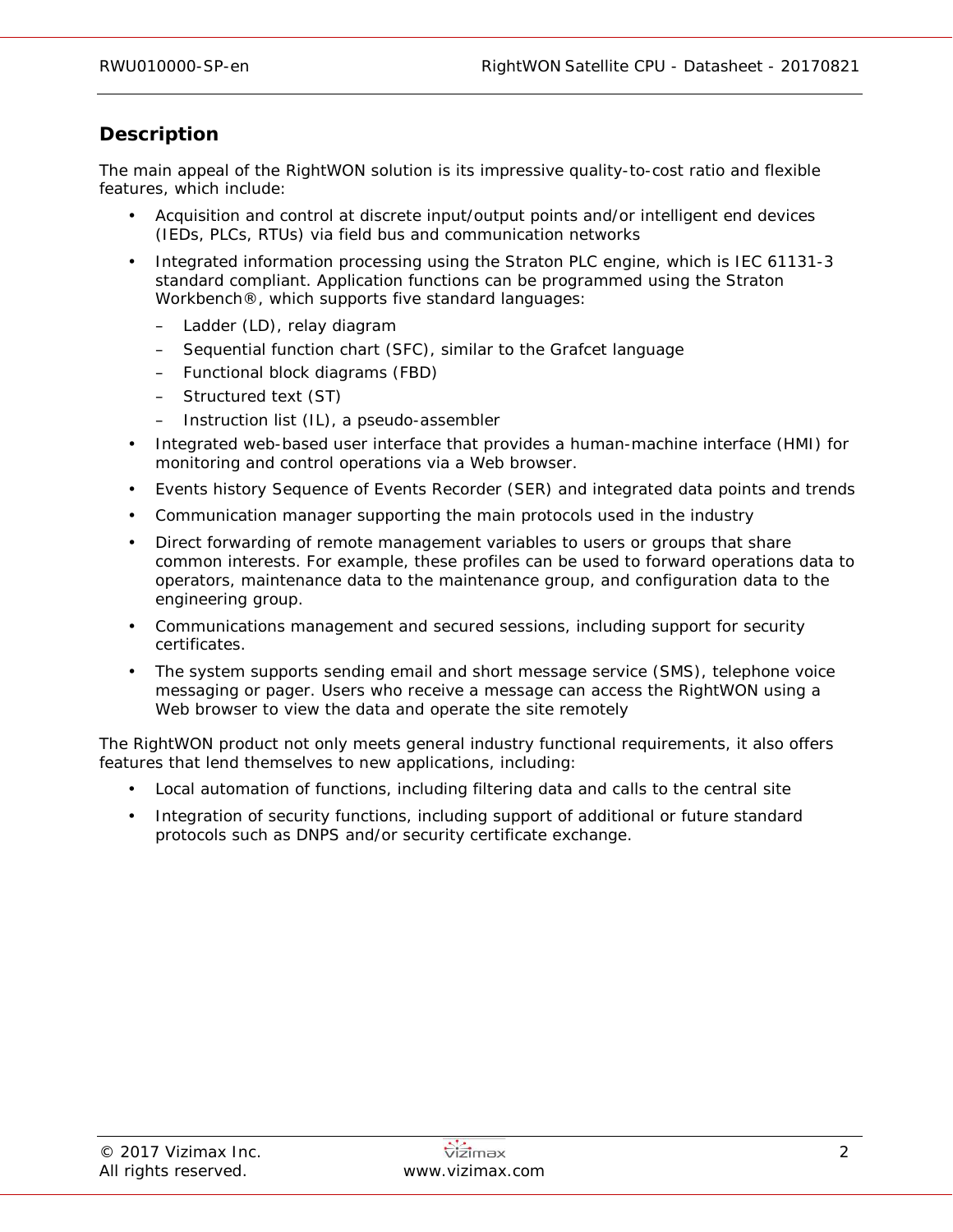# **RightWON® CPU Characteristics**

#### **Processor and memory**

| • Processor:                         | 32-bit RISC architecture |
|--------------------------------------|--------------------------|
| • Performance:                       | 150 MHz, 210 DMIPS       |
| • RAM memory:                        | 64 Mb                    |
| • Program memory:                    | 16 Mb                    |
| • Application data memory:           | 1 Gb                     |
| • Retentive data application memory: | 8 Kb                     |

#### **Power supply**

- Operating range:  $8 \text{ to } 30 \text{ V dc } \pm 10\%$  (7.2 to 33 V dc)
- Power requirements: 3W nominal, 10W with GSM modem
- AC/DC power supply recommendation: Lambda DPP30-24 (85-260 V ac, 90-375 V dc,
	- 15 W)

### **Time Synchronization**

The RightWON Plus' time synchronization can be achieved with:

- PTP-1588 (IEEE Standard Precision Time Protocol) service over the Ethernet network. Supported profile is: ''PTP/IEEE-1588v2 UDP/IPv4, Multicast, End-to-End, Slave Only''.
- NTP (client and Server) service
- Protocol based (DNP3, IEC68070)
- External GPS-PPS clock synchronization

#### **Environment**

- Storage temperature: -65 °C to 90 °C
- Operating temperature:  $-40 °C$  to 75 °C
- 
- 

### **Mechanical**

- Enclosure: Aluminum
- 
- 
- 

• Relative humidity: 5% to 95%, non-condensing • Immunity: IEC 61000-4-2, 61000-4-3, 61000-4-4, 61000-4-5, 61000-4-6

• Dimensions: 152 mm H x 44.5 mm W x 133 mm D (6" H x 1.75" W x 5.25" D) • Weight: 720 g (1.6 lb.) • Mounting:  $\bullet$  Mounting:  $\bullet$  DIN rail. Panel mount with optional adapter (RWAAA0000)

# **RightWON® CPU Compliance**

- Environmental:
- Marking:

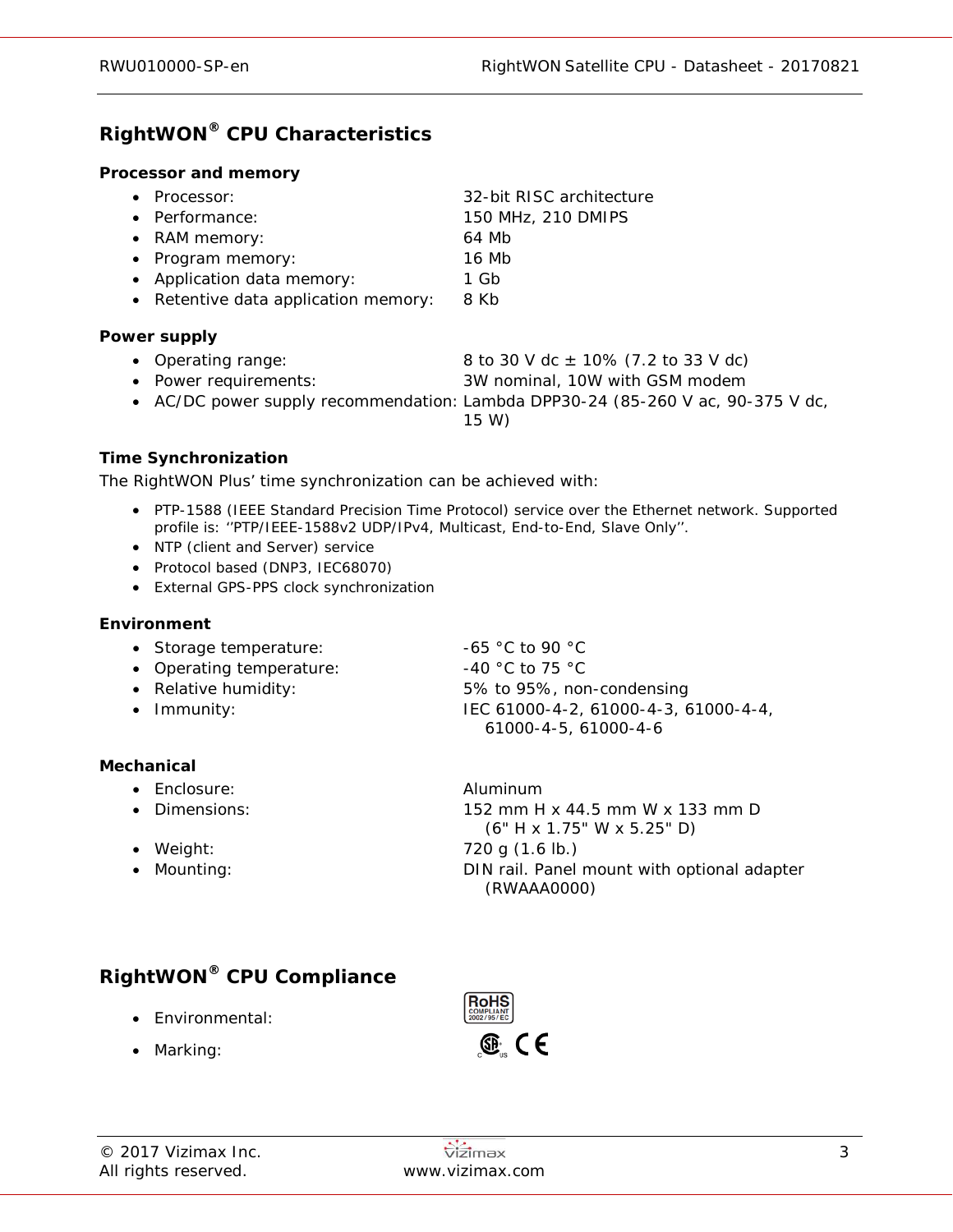# **RightWON® CPU Interfaces**



### **SD Slot**

- Supports Secure Digital (SD) memory cards
- Compatible with SD Memory Card Specification V1.0
- Compatible with MicroSD, with adapter

#### **USB port**

The USB port provides access to local unit maintenance, programming and configuration, and supports file backup and event log management, as well.

- Slave interface on Type B connector
- Compatible with USB 2.0 and UTMI specifications
- Communication modes: Hi (480 Mbps) and Full (12 Mbps)

#### **CANbus port**

This port provides connection to remote RightWON I/O units via a high-speed bus, which has the following characteristics:

- CAN interface, isolated to 2,000 V
- Communication speed (120 Ω cable):
	- 1 Mbps at 40 m
	- 50 Kbps at 1000 m

#### **LEDs**

The RightWON Satellite CPU is equipped with six status indicators: two ('power' and 'status') for the RightWON Satellite CPU, and four (2x 'Egress' et 2x 'Ingress') for plug-in modules.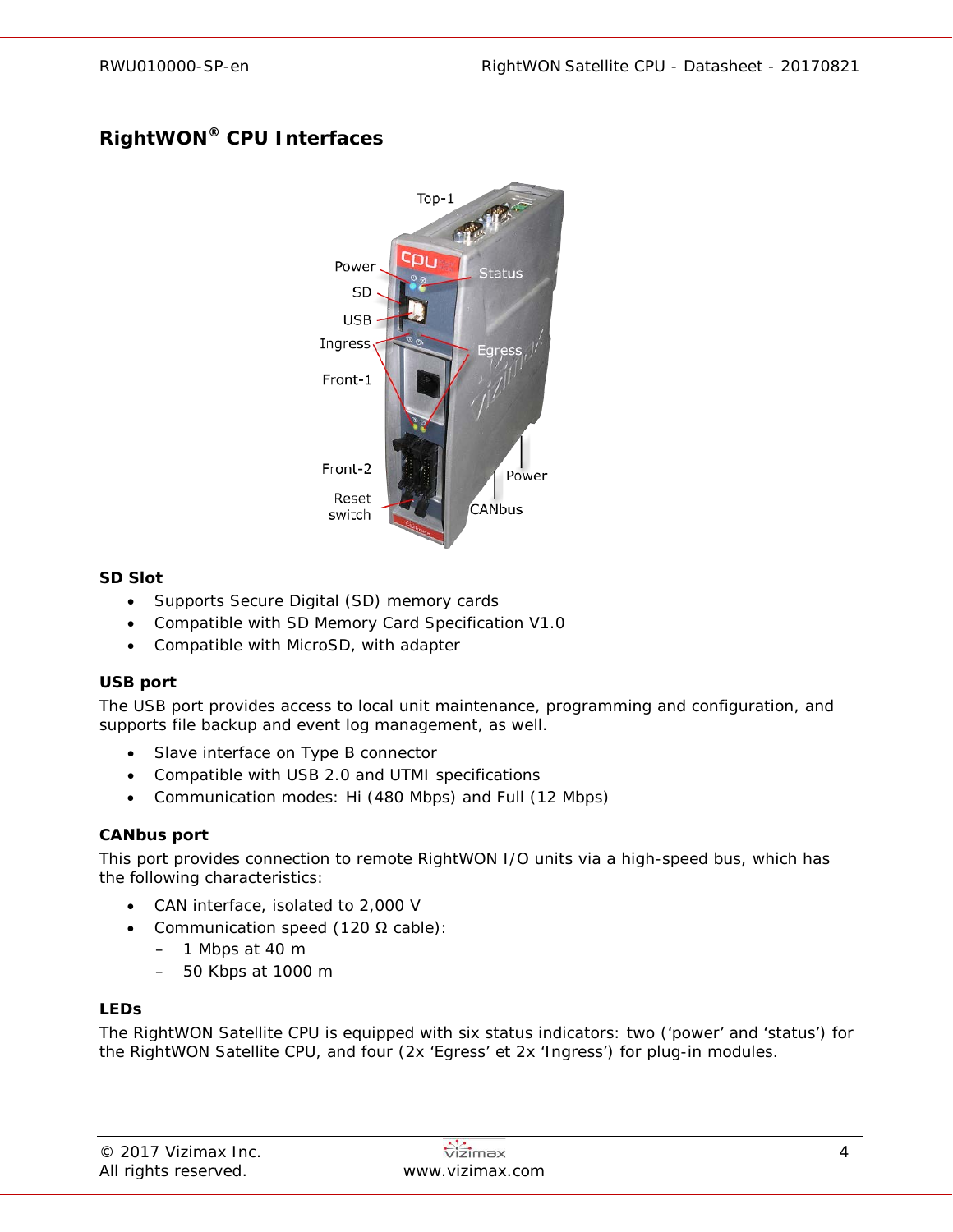# **RightWON® CPU Configuration parameters**

The configuration parameters are set using the Hardware Configuration Manager in the RightWON Configuration Suite.

### **Straton variable register binding**

In order to control and read the CPU registers from a Straton application, Variable binding is required. This is done using the **Register Binding** application, which is available when you insert a new Variable in the **I/O Drivers** window.



In the navigation area, select the CPU to view which registers are available for binding in the work area.

| <b>Register Binding</b>                 |                                                                                                           |  |                  |                  |             |                      | $\times$ |
|-----------------------------------------|-----------------------------------------------------------------------------------------------------------|--|------------------|------------------|-------------|----------------------|----------|
| RWHW (Collection)<br>Ξ<br>n.            | <b>Register Binding</b>                                                                                   |  |                  |                  |             |                      |          |
| 日 il Units                              |                                                                                                           |  |                  |                  |             |                      |          |
| $\Box$ $\frac{1}{100}$ CPU (Collection) | Choose a RightWON item from the tree view on the left pane then select a Register from the<br>list below. |  |                  |                  |             |                      |          |
| $\overline{+}$<br>PlugIns               |                                                                                                           |  |                  |                  |             |                      |          |
| 田<br>Adapters                           | <b>Register Sections</b>                                                                                  |  | <b>Registers</b> |                  |             |                      |          |
| $\mathbb{F}^{\bullet}$ IOs              | $\frac{1}{\sqrt{2}}$ Info                                                                                 |  | KeyCode          | <b>Direction</b> | <b>Type</b> | <b>Name</b>          |          |
|                                         | Status                                                                                                    |  | Alarms           | Input            | Integer     | Clock Alarms         |          |
|                                         | 日 - RTC                                                                                                   |  | Temp             | Input            | Real        | Clock IC Temperature |          |
|                                         |                                                                                                           |  |                  |                  |             |                      |          |
|                                         |                                                                                                           |  |                  |                  |             |                      |          |
|                                         | Status                                                                                                    |  |                  |                  |             |                      |          |

The following registers are available for binding:

| <b>Register Name</b> | <b>Direction</b> | <b>Type</b> | <b>Description</b>                                                                   |
|----------------------|------------------|-------------|--------------------------------------------------------------------------------------|
| Info.Model           | Input            | String      | CPU model number                                                                     |
| Info.SerialNumber    | Input            | String      | CPU serial number                                                                    |
| Info.HWRevision      | Input            | String      | CPU hardware revision number                                                         |
| Info.AppVersion      | Input            | String      | CPU application version                                                              |
| Info.EthMACAddr1     | Input            | String      | CPU Ethernet MAC Address of slot Front-1                                             |
| Info.EthMACAddr2     | Input            | String      | CPU Ethernet MAC Address of slot Front-2                                             |
| Info.EthMACAddr3     | Input            | String      | CPU Ethernet MAC Address of slot Top-1                                               |
| Status.RestartCause  | Input            | Integer     | State causing the latest application restart<br>or CPU reboot.                       |
| RTC.Status.Alarms    | Input            | Integer     | CPU Real-time clock alarms.                                                          |
| RTC.Status.Temp      | Input            | Real        | CPU IC temperature of the real-time clock.<br>This value is updated once per minute. |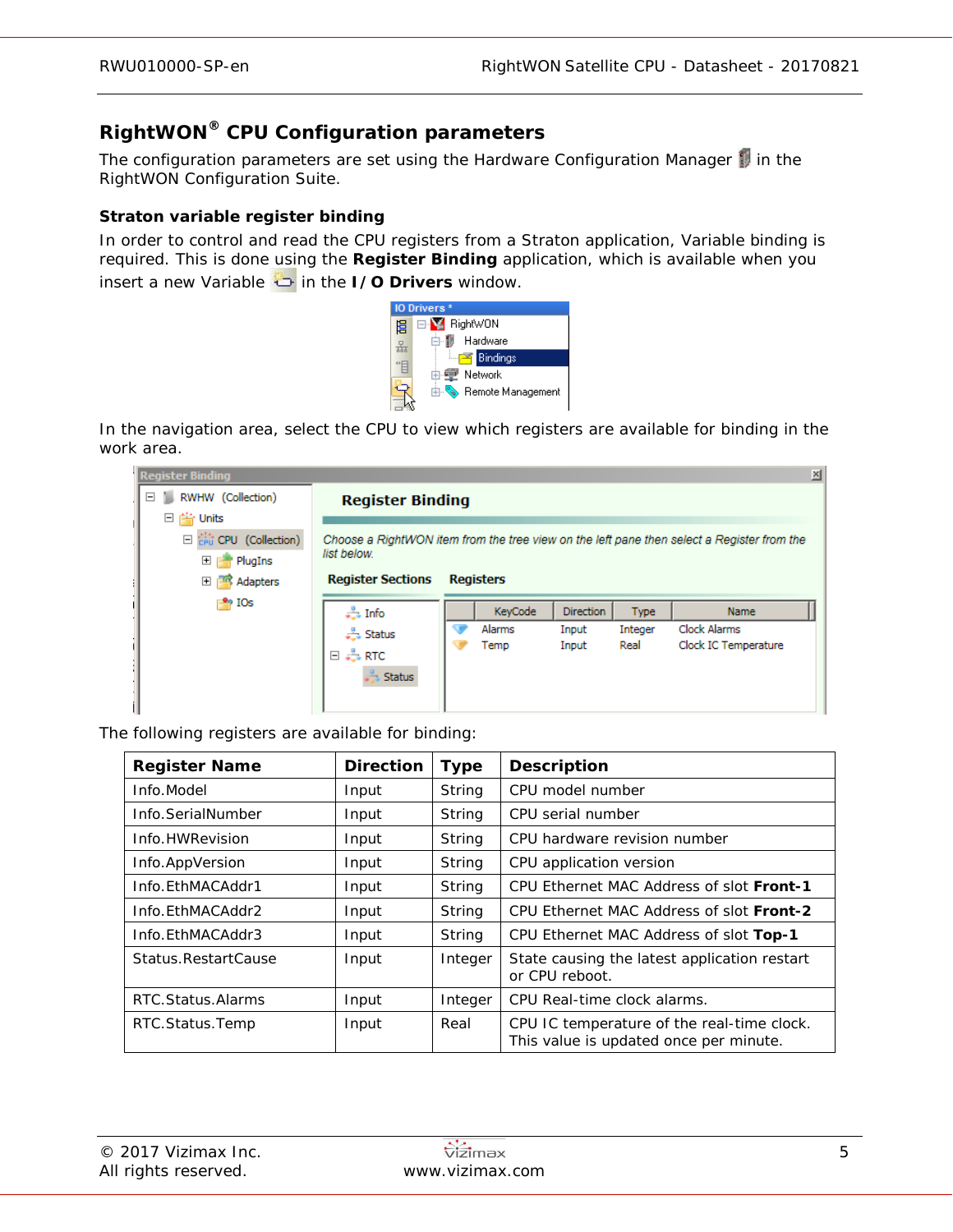# **RightWON® CPU Hardware configuration**

No hardware configuration is required on the CPU card. JP1 should be in position (both pins shorted together). JP3 and JP4 should be out (either not installed or installed on one post only).

#### **Battery replacement**

A 3V lithium coin cell maintains the time-of-day clock operating on the RightWON unit. The battery has a 5- to 10-year life expectancy without power. The battery should be replaced with the Hitachi Maxell CR1220 or equivalent.

## **Connector assignment**

#### **Power supply**

The power supply feeding the RightWON system is connected at the bottom rear of the CPU.

**Note:** CPU and MCU power supply connections are identical. They should be powered from the same source (8 to 30 VDC).

The pin assignment is as follows:

| Pin number  | <b>Assignment</b>      |
|-------------|------------------------|
| $1$ (front) | Earth                  |
|             | Negative (0 VDC)       |
| 3 (rear)    | Positive (8 to 30 VDC) |

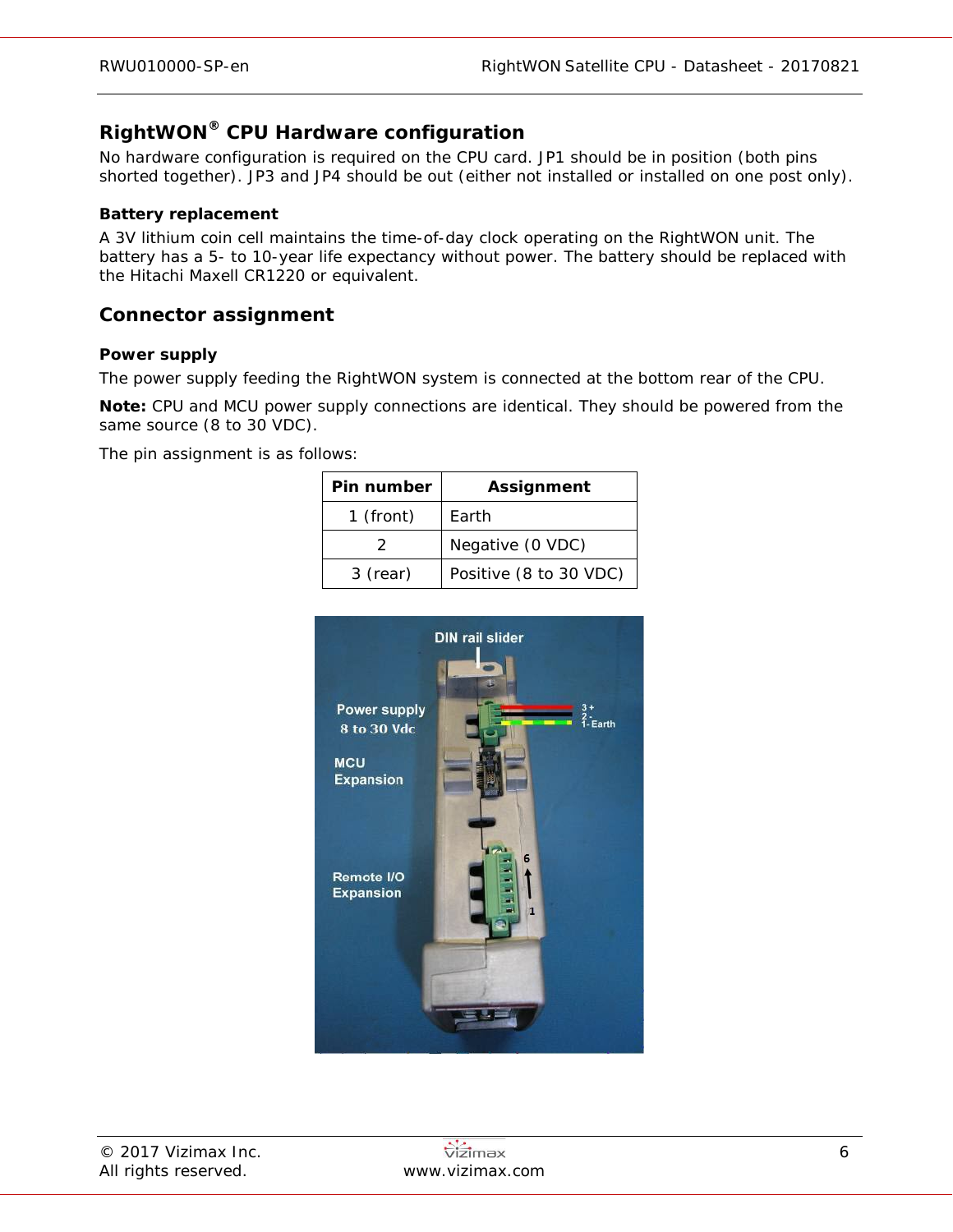$\langle \underline{P} \rangle$  Power supply recommendations:

- The use of an approved, limited DC power source that complies with the IEC/EN 60950 standard is recommended.
- In all cases where the power supply is capable of supplying more than 5 amps, or where a battery pack without a limiting device is used, the integrator or installer shall provide branch fusing of 5 amp maximum.
- An isolated 15W power supply such as the Lambda DPP30-24 (85-260 VAC, 90-375 VDC, 15W) is recommended. It shall be selected according to the requirements of the application and regulatory agency approvals (CSA/UL/CE).

### **CANbus**

The CANbus is connected at the bottom front of the CPU. Its pin assignment is as follows:

| Pin number | <b>Assignment</b>                                                |
|------------|------------------------------------------------------------------|
| 1 (front)  | Protective ground. Connect to cable shield                       |
| 2          | Not connected                                                    |
| 3          | CAN GND (reference GND)                                          |
| 4          | CAN L                                                            |
| 5          | CAN H                                                            |
| 6 (rear)   | 120-ohm termination. Jump to pin 5 to<br>insert the termination. |

The CANbus adapter bit rate is determined by the STRATON application. I/Os offered by KEP, Wago and Phoenix are supported.

## **Ordering information**

RWU010000 - RWU/SAT/CPU/E